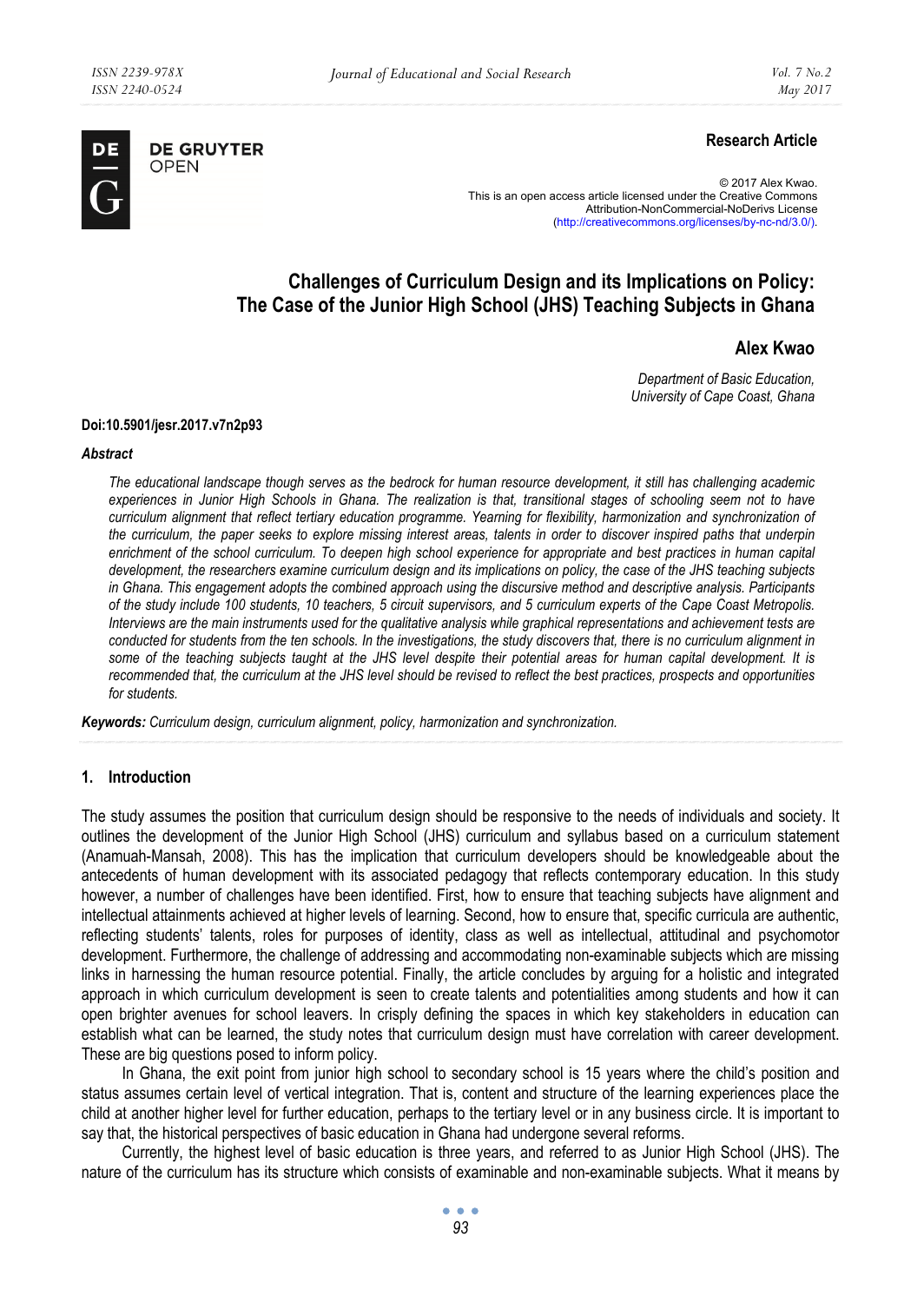examinable is, most teaching subjects are made compulsory for certification. More so, they are mandatory subjects which serve as pre-requisite for admission into secondary education (GES, 2000). The subjects include: English Language, Mathematics, Integrated Science and Religious and Moral education. The others are Basic Design and Technology (BDT), Ghanaian language, Information and Communication Technology (ICT) and French as optional subject, which is not compulsory (GOG, 2002).

Invariably, the West African Examinations Council sets the basis for students' career development and also determines what programme a student is eligible to study at the Senior High Secondary level which subsequently defines the course the student will study at the University or any higher level (WAEC,2012). As to whether non-examinable subjects have such comparative and comparative advantages is another big question to inform policy. This is because of the ways assessment procedures and performance levels of students in examinable subjects help to provide eligibility criteria and more opportunities for those aspiring to secondary schools and the university.

The non-examinable subjects include; Physical education, Music and Dance and Arabic language (for only Islamic schools). Nonetheless, non-examinable subjects have less instructional periods and are largely extra-curriculum activities.

In a situation of curriculum alignment, there is a missing link where curriculum is not connected directly to same subjects in the secondary school and may be limited opportunities for tertiary education. The non–teaching subjects seem to have fewer advantages. This is because of curriculum inadequacy, content validity and reliability in teaching and learning of the subjects. More so, it has absolute disadvantages when it comes to secondary and further education. Analytically, this contextualization accounts for misplacement in the goals of education where Ghana Education Service (GES) has a policy that, children must be trained to acquire cognitive, affective and psychomotor skills (MOE, 1992).

Referring to the goals of education, the curriculum design at the JHS level indeed appears to have inadvertently omitted the psychomotor skills. Serious implications of this situation are that, there will be woefully inadequate personnel to handle such teaching subjects in schools. The short, medium and long term effects are that, a few students who are potentials in such fields will not have adequate opportunities to exhibit their naturally endowed talents. Therefore, placements and job opportunities will be major limitations for the youth. Ideally, all subjects are important within the national and international contexts and it is obvious to also explain that, there are other areas like sports and games, and swimming which need to be integrated into the JHS school curriculum. These missing links are areas that can be incorporated to open more opportunities for skills development, better placements, employment avenues and wealth creation. Contemporary education looks at the dynamic nature and dimensions of human development in a broader context, particularly considers how potentials at this level (JHS), all over the world are exhibiting their naturally endowed talents they have acquired in diverse fields. This is to suggest that the JHS curriculum requires structural changes.

These underpinnings go to interrogate the curriculum implementation policy in Ghana and perhaps other countries of similar characteristics. A cursory look at the curriculum design at the JHS level, vis-a-vis the SHS and the tertiary also suggest inadequate harmonization and synchronization in the learning processes. This therefore instigates an action by the researchers that, the JHS curriculum seems to have some deficiencies to be addressed. Curriculum design at the JHS level is part of contemporary education. It is dynamic, not static or restricted. Rather, it opens up more learning opportunities to meet societal needs. One way of meeting this is to have appropriate, relevant and holistic approach to modern curriculum that will serve as best practices in education and public life.

This calls for curriculum enrichment programme to be considered as project of modernization that is planned to meet the needs of children and society in a broader context. For these reasons the issues raised precisely, the curriculum in question significantly consider the proximate goals of students as individuals towards nation building, the mediate goals of organizations as role players in the implementation process, and the ultimate goal of government in fulfilment of quality education across all domains. Candidly, the JHS curriculum calls for diversity in order to meet modern trends in education and the job market, therefore sticking to only "traditional" designs without a reflective approach to structural changes nationally and globally may still limit the human capital development where societal growth and sustainability are likely to become enormous problems. The realization of these problems instigated the investigations. It is guided by the underlying research questions using a combined approach.

### *1.1 Research Questions*

- 1. To what extent does the JHS curriculum reflect educational goals and aspirations in the Senior High Schools and Tertiary education?
- 2. What are the educational implications of the Junior High School (JHS) curriculum design on policy?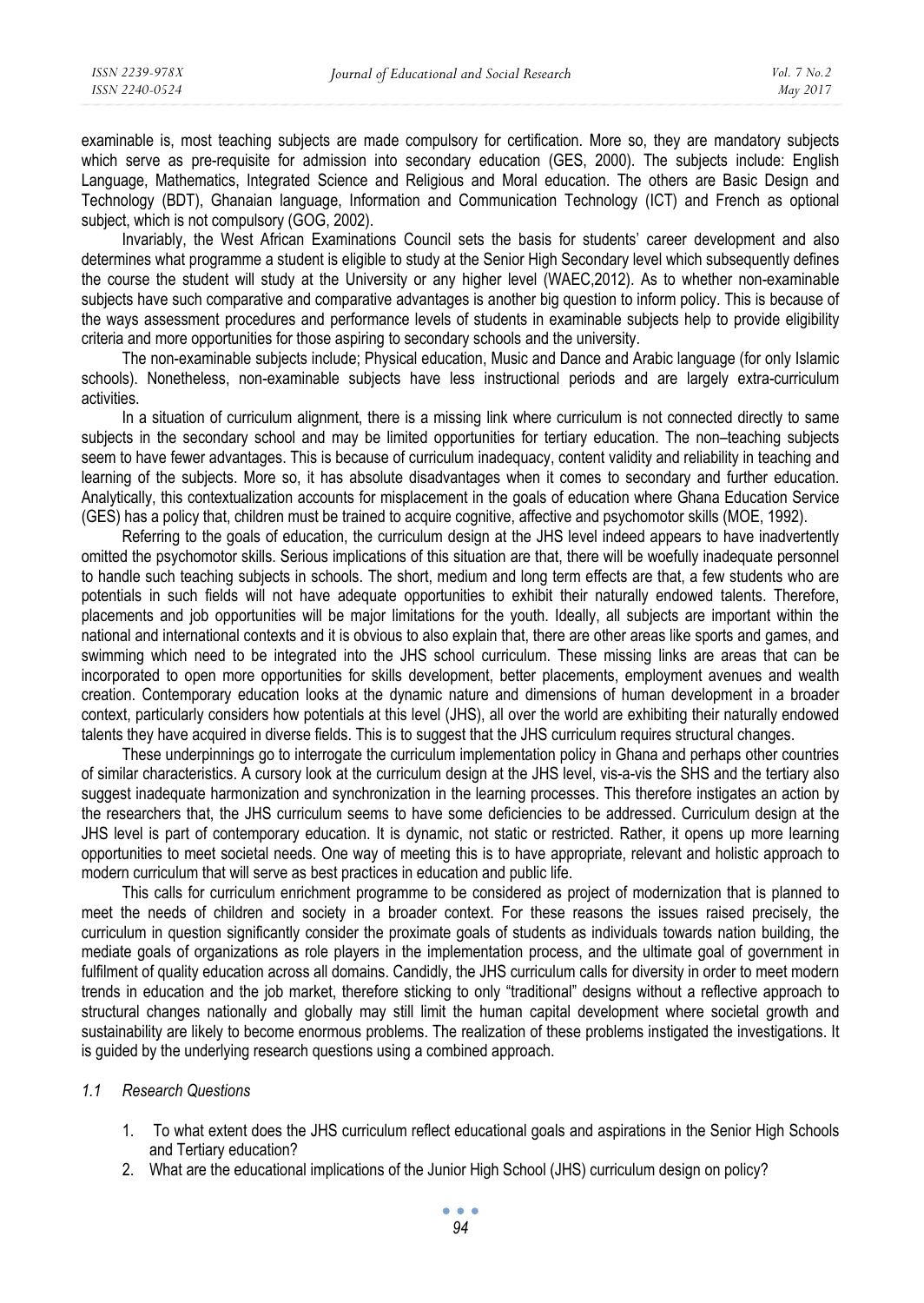# *1.2 Significance of the Study*

Considering the importance attached to the investigations, the study hopes to achieve the following.

- 1. The study serves as appropriate and relevant material for all stakeholders in education thereby prompt action for curriculum assessment and evaluation of the JHS teaching subjects.
- 2. The study brings to the fore essential subject areas for curriculum alignment and synchronization, and integration from Junior High School level to the tertiary level.
- 3. The investigations call for effective corroboration among key stakeholders in education, precisely policy makers, curriculum planners, experts in subject areas towards the development and planning of appropriate curriculum within the context of contemporary education.
- 4. Work hopes to unearth important areas towards student's needs, thereby create opportunities for students' motivation, placements, best practices and job marketability.
- 5. The new dimensions hope to portray culture of education and culture of human capital development for, growth and sustainability of society.

# **2. Review of Related Literature**

The paper provides frameworks on conceptual, theoretical and empirical issues that underpin the study. Documentary sources deriving from various assumptions include articles, journals and accounts on the teaching syllabus, and also contributions from practitioners, students and researchers. Major concerns of this discourse first examine the theoretical basis of the school curriculum precisely with much emphasis on the Junior high school.

### *2.1 Perspectives of the Basic School Curriculum, policies and practices*

The word curriculum is placed in a bounded context to mean the totality of learning experiences undertaken by learners within a programme of education (Behar, 1994). It has cultural and philosophical basis which clearly define its goals and objectives. These experiences are translated in to teaching syllabus where all stakeholders have major roles to play. The formalized structure of the curriculum however has the teacher and the student as the main actors who articulate the content knowledge requirement to a successful completion, thus the teacher helps to produce knowledge while the learner is expected to effect the behavioural changes. The context examines how the basic school curriculum at the Junior High School level meets quality education in relation to the best practices in the policy implementation process in Ghana.

Situational analysis on the systematic process of analyzing the school curriculum is very important and requires experts in the curriculum design and its implementation. Taba (1965) describes situational analysis as the diagnosis of curriculum needs. This entails the process of examining learning experiences that exist in the environment or society where the curriculum is being implemented.

Taba (1964) and Wheler (1965) in their propositions identify five criteria for content and learning experiences in schools. First, they explain validity under this criteria referring to the appropriateness and relevance of activities between content and goals intended to provide learning outcomes for students. Second, they highlight on the significance that relate to the importance of materials chosen to determine significance and logical presentation of interrelationship that can be used in diverse fields .This in the junior high school level may require appropriate curriculum planning and implementation.

In the framework of both classical and modern theories, learnability is a conceptual framework in selecting content of curriculum that experts should consider, that is, according to students and societal needs. Again, consistency with social realities is yet another framework to be considered. Subject matter should be chosen to provide the most useful orientation to the environment in a broader context. Therefore, all subjects in the implementation process must be equally placed on the same scale. Since education is aimed at changing learners' attitudes, behaviours and thinking, the curriculum will only be effective if the learners' interests are put into consideration.

Further, Bishop (1985) argues that situational analysis should also involve members of the general public and not only experts. This is because education itself is not a discipline like English and Mathematics only but an area involving a wide variety of society with different backgrounds. That is different backgrounds denote different talents and different potentialities among students. It is very important to allow students and all stakeholders in education to make many exploits in education and hence cultural diversities so as to create enabling environment.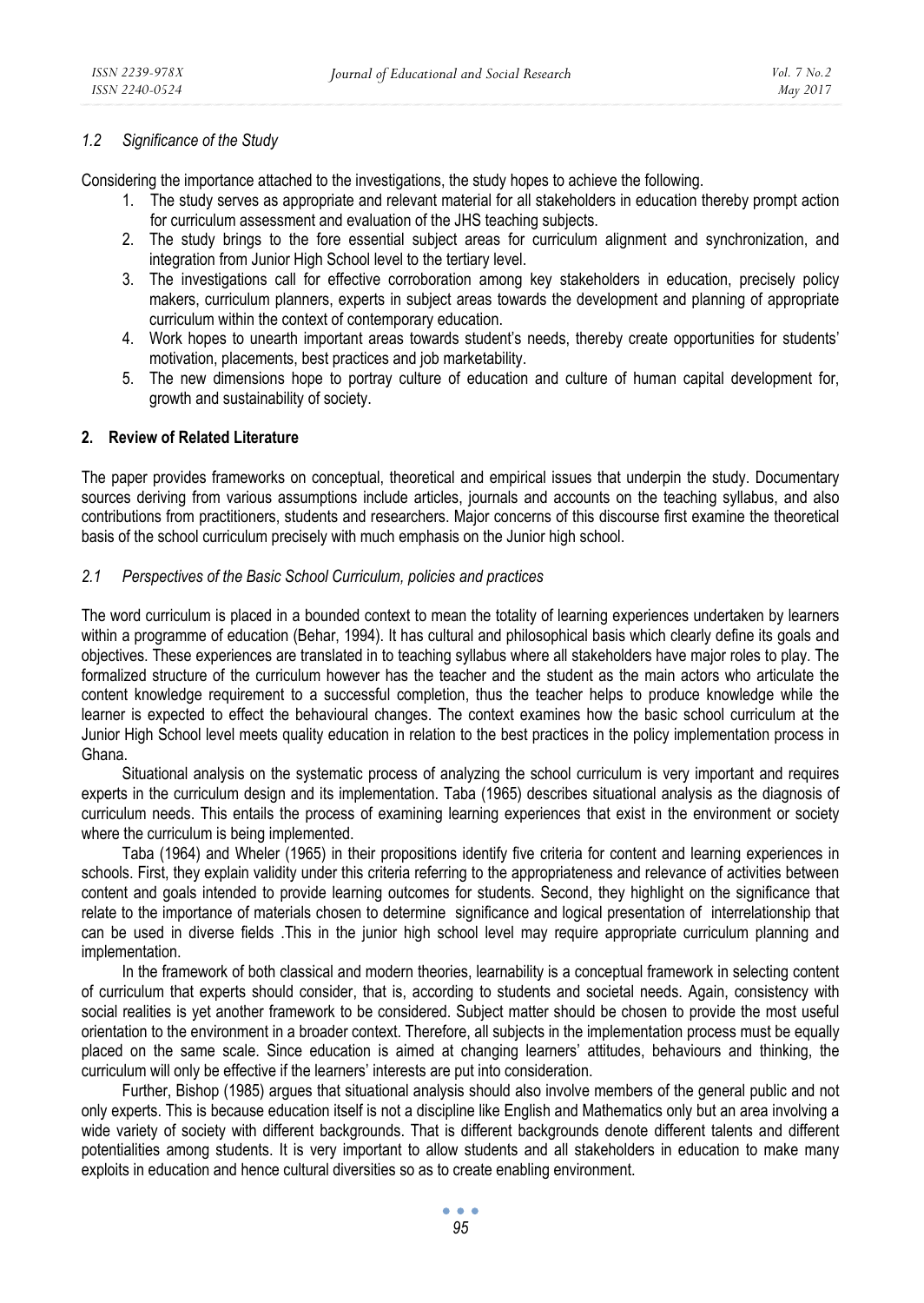According to Dewey (1952), curriculum is a bridge between the child and the culture. But this bridge has different construction, length, duration and for different societies and times. This bridge primarily means concentration on organizing learning and not on control and testing. Taba (1962) opines that there are different curriculum models. However, no one model is ideal and no one model may suit a full programme. However, identifying and being consistent with these models will help support cohesion and clarity of approaches in the school programme. A holistic approach to this is to identify which curriculum models fit into the junior high school contexts. Of course, diverse political ideologies and power positions of different countries become decisive factors in decision making about educational curriculum and issues. That is why the need for curriculum evaluation.

Curriculum evaluation in our view is the process of collecting data that enables one to decide whether to accept, change or to eliminate certain aspects of the curriculum. It may also be concerned with relative values and statements of worth. Worthen (1991) looks at evaluation as the determination of the worth of a thing or material. Relating this to the curriculum , it means that curriculum evaluation is the determination of the worth of curriculum, determining whether the expected the plan has occurred or is occurring . Also, Cronbach (1963) posits that evaluation is collecting and use of information to make decisions about an educational programme. This situation allows curriculum to be under critical and situational analysis.

The development of an effective curriculum guide therefore is a multi-step and cyclical process. The process progresses from evaluating the existing programme, to designing an improved programme, to implementing a new programme and back to evaluating the revised programme. For an effective curriculum, there should be planning, articulating, developing, implementing and evaluating of all learning experiences. Relating this to our school curriculum, the adaptation of these criteria is very significant for new knowledge and skills development.

#### *2.2 Framing the Empirical Issues*

In framing the empirical issues, it is important to state that, the ministry of education is responsible for the administration and co-ordination of public action regarding education in Ghana (MOE, 1960).However, its multiple agencies from private and public sectors effect the appropriate and concrete implementation of policies. This coverage indeed includes local authorities and religious organizations. The state to a large extent manages the training of teachers with the Ghana Education Service (GES) providing the implementation policies of the school curriculum (GOG, 1961).

Education in Ghana is divided into three phases. That is, from the basic education level (KG, primary, JHS, thus, lower secondary), secondary education (upper secondary school, technical and vocational) and tertiary education (Universities, polytechnics and colleges). Education is compulsory between the ages of four and fifteen years (basic education). The language of instruction is mainly English but in some cases particularly at the basic level, language use as medium of instruction tends to be monolingual, bi-lingual and multi-lingual. This phenomenon in "common language" usage is due to geographical locations where certain areas can be classified as multi-cultural environments with others more indigenous having seemingly homogeneous character.

The JHS ends at the basic level with Basic Education Certificate Examination. The attainment level when achieved prepares the student towards education. Secondary education can be defined as general or vocational senior high school which lasts for three years and ends on the West African School Certificate Examination (WASSCE). Other secondary institutions however lead to various certifications and diplomas.

The Senior High school curriculum is composed of core subjects and elective subjects with substantive range of learning experiences referred to as programme. This covers areas notably; General Arts, Business, Science and Agric. Others are Home Economics, Visual Arts and ICT (CRDD, 2015).

All programmes run have their elective subjects which are examinable. Except music and dance, and physical education which are non-examinable to reflect similar pattern of curriculum design at the JHS. The pattern of curriculum development and implementation at the JHS and SHS levels though establishes some relationships; there is rather clear alignment of programme at the SHS level and tertiary education where students can easily locate interest areas in terms of choice making. It is also clear that curriculum expands and advances as content and structure also changes from the basic level to the higher level in learning. This vertical integration questions why some important subjects like music and dance, and physical education at the JHS and SHS levels have been obliterated as examinable subjects.

These flaws indeed appear to be deficiencies because the universities and other tertiary institutions though admit students in such areas, the intake as compared to other programmes is low. Another realization is that, there is a huge gap between content validity and reliability at JHS level referring to same programmes at the SHS levels and the universities. This inappropriate correlation is another big question that borders around synchronization and harmonization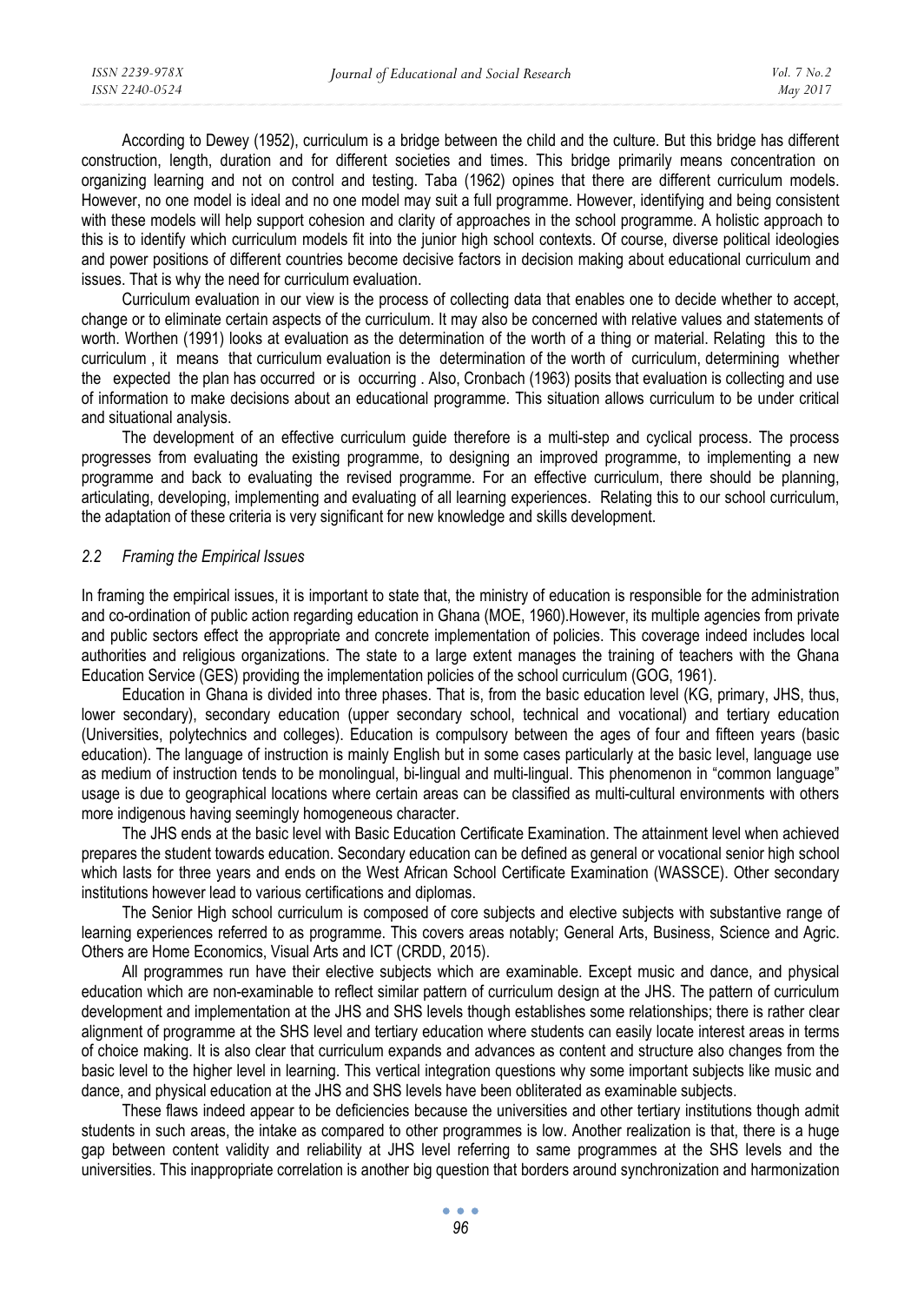of the curriculum.

A lot of talents who could have aspired to pursue equally important programmes have been restricted in a nonexaminable category of courses and are being deprived of their education rights and opportunities, hence a big gap exiting between education opportunities at certain levels and the job market.

Universal basic education requires quality, efficiency in management and access to education (GOG, 1992).Therefore curriculum as it stands will require structural changes to reflect current needs of students as well as society. Another dimension is the shortage of teachers that will be needed to teach certain subjects though made nonexaminable but taught as compulsory subjects at the basic school and the SHS levels. It raises much concern where teachers are not trained for that but are made to teach such subjects. Obviously, competency levels of teachers in some the subjects will be lacking and there is the possibility of feeding students with superficial knowledge. It is seen from this analytical perspective that, there is insufficient content and pedagogical knowledge in certain curriculum areas of the classroom situation which adversely is affecting human capital development and culture of education. The issue of teaching subjects raise several questions as to whether the JHS curriculum must be restructured. This restructuring may not only affect the content but also the structure considering the duration of the JHS programme and perhaps the SHS too. A policy implication is that human resource development is at a disadvantaged end of potential individuals whose career developments are essential for nation building and international collaboration.

At the tertiary level, curriculum is structured into University (more academic) and polytechnics for technical and vocational education. With reference to the activities and programmes at the tertiary levels, the universities have well defined and structured curriculum. This is designed by team of experts with contents scrutinized and approved by the national accreditation board. To a greater extent, curriculum alignment at the degree or diploma level to advance degrees has precise, adequate and appropriate relationships. The practice as in the case at the pre-tertiary level appears that experts in the field of curriculum design and development are required.

# **3. Methodology**

The main text of this methodology is about curriculum design and its implications on policy, the case of the Junior High School teaching subjects in Ghana. It is an action research which focuses on how students' learning experiences reflect the leaning outcomes, precisely examining how the teaching subjects meet the best practices in fulfilling goals of education. The paper adopts the combined approach, using Basic Education Certificate Examination (BECE) results and teacher-made test analysis. Also, mock examinations result from ten selected schools in the Cape Coast metropolis in Ghana was used. The JHS 3 Students were used as the main target group since their experience in teacher-made test towards their final examination will help provide substantive evidence on the case under investigation. Accordingly, 10 results each from10 schools have been assessed, using a sample of 100 students, by the use of the simple random technique. Graphical representation includes the bar graph and pie chart. In order to adduce more evidence, aggregate scores of Achievement Test, that is, by intervention have been used to find out how all teaching subjects (examinable and non-examinable) reflect the curriculum process and its impact assessment on placement, prospects in further education and career opportunities. This aspect of the analysis however adopts the quantitative approach to measure how the learning outcomes finally affect students' behaviours.

The next part of the methodology presents a qualitative analysis based on the educational implications of the junior high school curriculum design on policy. This aspect is exploratory, narrative and interpretive part of the investigation to capture views from 10 teachers of the selected schools. Also, 5 circuit supervisors and 5 curriculum experts, directly connected to the school curriculum have been captured from the Cape Coast metropolis, using purposive sampling procedure for the data required. Interviews are employed to elicit information from participants. As a form of ensuring trustworthiness, appropriateness and relevance of data, the five curriculum experts' assertion is used as triangulation through focus group discussion. This is also to ensure validity of evidence and consistency levels of the analysis (Morgan, 1990). The discursive method is used for the data analysis. To place the debate on the level of objectivity, to arriving at appropriate and relevant answers, constructivism as paradigm for the study is applied. It is to assess whether metha-physical knowledge (Marshall & Rossman, 1989), thus, knowledge-based industry meets the needs of students.

### **4. Findings and Discussion**

This aspect provides evidence generated from the descriptive analysis of the quantitative methodology. It discusses the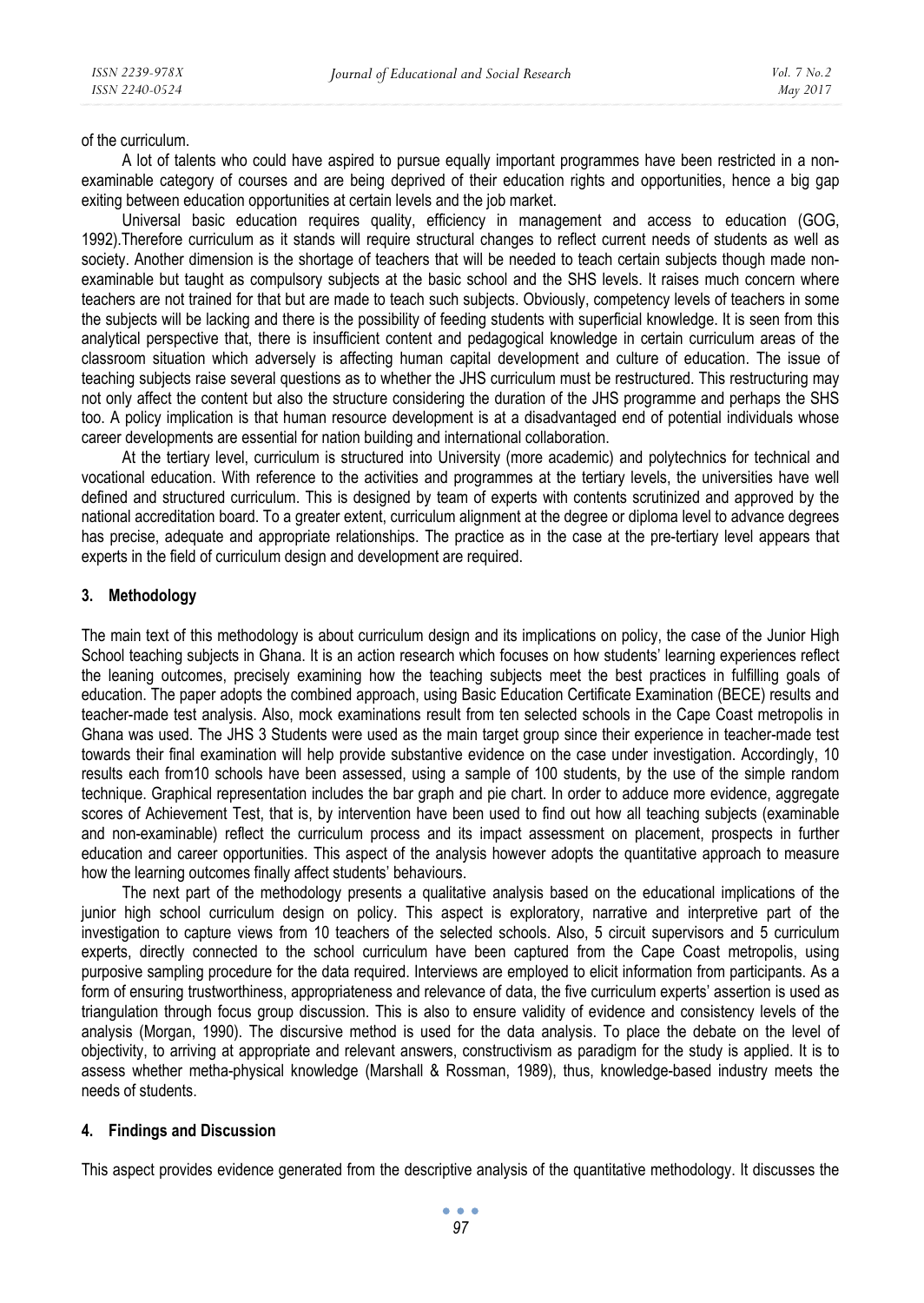examinable subjects and performance levels in BECE, mock examination results of the JHS 3, achievement test results of students in the 10 schools and mean of mean scores of both examinable and non-examinable subjects.

Definition of terms:

Junior High School implies JHS. Senior High School refers to SHS.



**Figure 1**: Examinable subjects and performance levels: BECE (WAEC) **Source:** MoE, (2016). Annual Report on BECE Results

Figure 1 gives indications of performance levels of JHS 3 students in the Ghana. The analytical procedures carried are to find out the extent at which students' percentage pass influence placement, career opportunities and the job market. The pattern of results though shows significant difference in all the teaching subjects, students have a comparative advantage than those subjects that are non-examinable. Curriculum alignment therefore shows higher level of subject correlation to reflect the SHS and tertiary education. This dichotomy in curriculum alignment is a diversion for the goals of education (MOE, 1961) which spells out cognitive, affective and psychomotor skills development in education. The data also identifies some areas of the examinable subjects that may not have adequate synchronization of content knowledge. These indeed are critical questions to inform policy.



**Figure 2**: Distribution of Aggregate Scores by Teacher Made Test **Source:** Fieldwork, 2016

From Figure 2, it is evident that the data identify similar characteristics of teaching subjects and performance levels at the JHS. However, the observation made from teacher made test is that, aggregate scores are higher. This raises another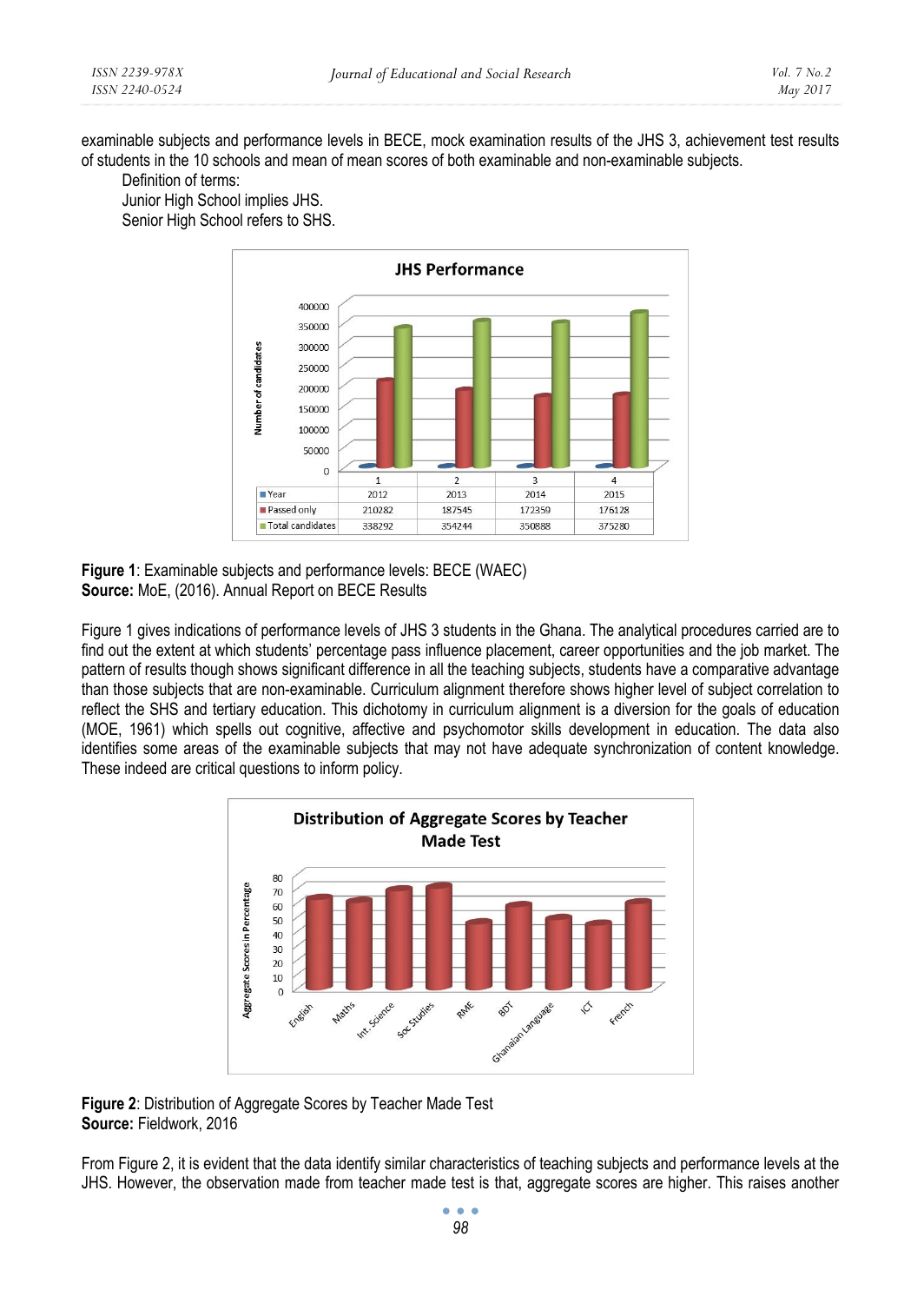question of assessment scores from teacher made test as to whether it meets the criteria for standardized test in terms of content and construct validity.





The realization in both examinable and non-examinable subjects is that, all subjects have placements, career opportunities and prospects. The aggregate scores provide a greater degree of curriculum alignment and synchronization. This has the implication that, more talents will be developed and so with human capital development. There is however the possibility of structural changes in terms of duration for the JHS and the SHS.





The pie-chart presentation (Figure 1) reveals that students have the ability to demonstrate their talents when given adequate opportunity to do so. Although, the non-examinable subjects rate higher, the level of content is not as adequate as the teaching subject. Practical activities far exceed the theoretical work to suggest such practical activities require adequate instructional periods on the time table. This is another policy issue within the instructional context. The realization is that, all teaching subjects are important. These ideally will create room for diversity and quality education for all. Data produced from the qualitative data provide the following.

In examining the similarities in views captured under research question two which accounts for; what are the educational implications of the junior high school curriculum design on policy, responses in general appear to produce universal facts, that nothing like adequate curriculum alignment is considered. For the teachers*;"we know the core subjects which are examinable don't meet all the content knowledge at the SHS level and this foundation in relation to course content at a higher level might be a major problem. Hmm……mmm mm, our worry is the non-examinable subjects too which is having adverse effect on our children when it comes to tapping of knowledge and talents from*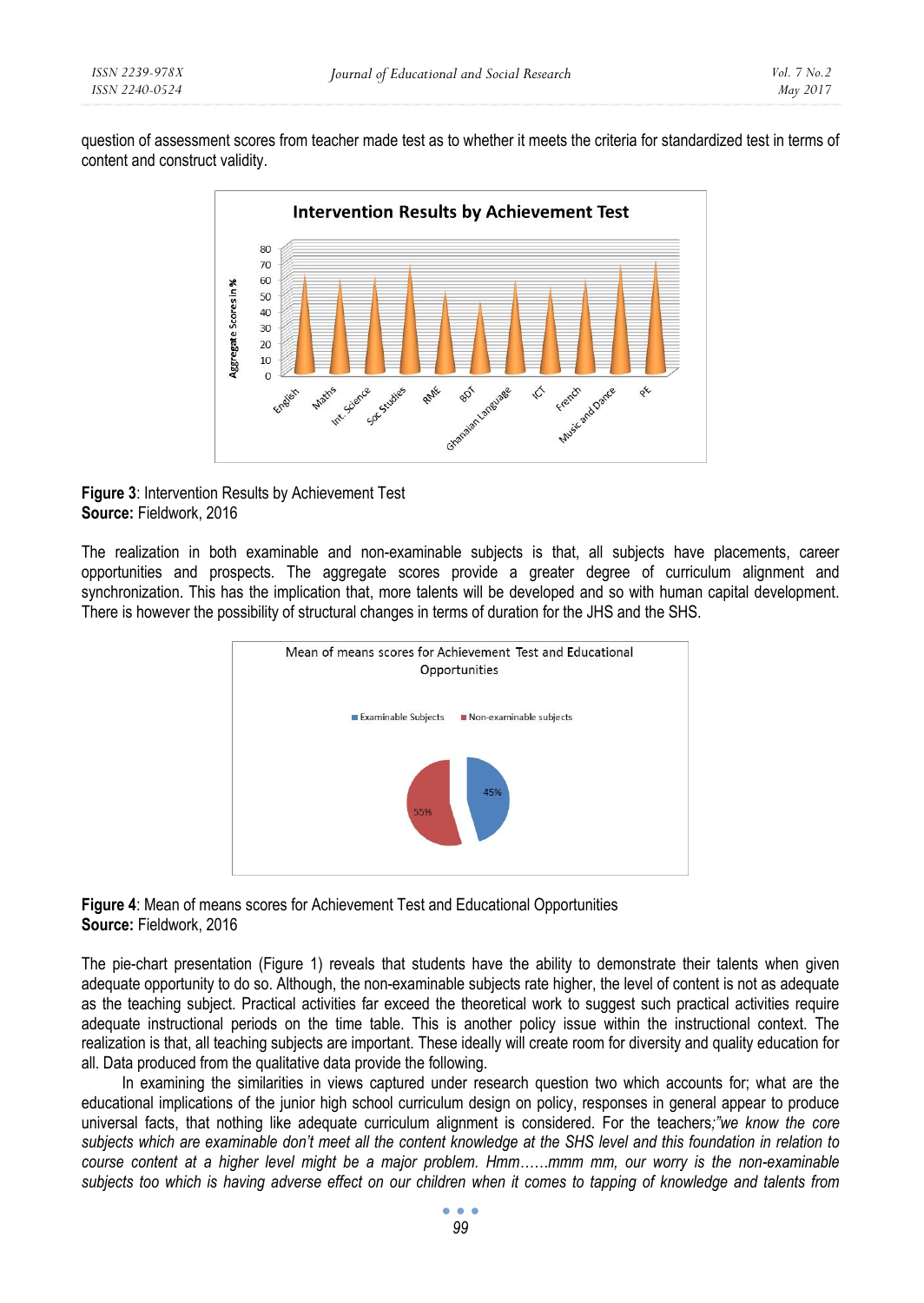*music and dance, and physical education, and even foreign languages. Hmm..mmmmm, some children will suffer in future."*

The universality in these responses describes the school curriculum as more traditional and deficient in certain teaching subjects at the JHS level. This subjectivity in universal fact though presents inadequate content knowledge and relevance when subject alignment is considered, it appears teacher competencies in certain subjects too may also be serious appendages on the school curriculum. The curriculum experts and circuit supervisors also admit the assertions. Re-positioning a curriculum design, frrom the universal category of responses, curriculum standards at the JHS levels, require structural changes and modern criteria for schools.

As to whether non- examinable subjects are not as important as the examinable, the 5 curriculum experts strongly disagree to that assertion*." We need potentials in the music and dance industry to demonstrate our cultural heritage, pool of knowledge which for sometimes now are gradually missing from schools which we think are big mistakes for not encouraging it as important and leading to poverty, unemployment and job security among our youth."* The responses rather require deepened social and cultural knowledge and identities in our schools.

The participants re-echoed*, "Aha ….hmm..mm, take PE for instance in our schools is like extra-curriculum activity which has limited credit hours, a few teachers made to teach such subjects in some cases are not even trained and that is rather sad. Look….look… look at the previous Olympic games and consider how talents are utilized to create wealth,*  hmm...mm, that's sad". "We shall not hide our feelings because our African footballers are equally doing well at national *and international contests, and today all these learning experiences in our schools seem to be relegated to the background, it is unfortunate."* The issues raised appear to be realizations that account for flaws in the curriculum implementation process where aims of education are to develop cognitive, affective and manipulative skills among students (MOE, 1961). It has the implications that, human capital development, prospects and opportunities for youth will be limited. Such will be a serious indictment on education implementation and public policy. The holistic way to met appropriate curriculum needs and standards is the conceptualization of modern curriculum trends and integration of knowledge (Glathorn & Forshay, 1991). This idea indeed is to inform policy. However, the extent to which policy makers influence the school curriculum it self is a big question in this discourse.

All responses in the universal categories establish the fact that, language as important tool for communication should not be optional subject. *"We don't know why Ghanaian language can't be considered as important, and why some foreign languages as well can't be integrated in our schools to meet global standards*." Here, the emphasis is the significance of language use in schools and the potential benefits it may derive. The assertions have the implications for curriculum enrichment programme in language usage too which as well could draw international collaboration and global interest in terms of education, trade and commence, science and technology.

Comparative analyses of the two paradigms of the study reveal the prima facie of the investigation as curriculum non-alignment between the "designers" and policy makers. This critical incident though is a debate generated; it is a big question for all stakeholders in education.

### **5. Conclusion**

The study centrally discusses; challenges of curriculum design and its implications on policy. It raises pertinent issues which identify pattern of results in Junior High Schools in Ghana. The realization is that, there is significant difference between examinable and non-examinable subjects, suggesting that examinable subjects have competitive and comparative advantages for students in terms of placement, career opportunities and the job market. This critical incident is therefore a missing link in the education curriculum which has the recipe for academic barriers, career development and creation of human capital. The phenomenon is positively skewed towards the development of cognitive and affective domains more than the psychomotor skills which are essential goals of education.

As a misplacement in the education curriculum, the universality of responses also note that, students' manipulative skills are placed at a disadvantaged end. This indeed interrogates the policy implementation process.

### **6. Recommendations**

The study raises several factors captured under curriculum alignment, examinable and non-examinable subjects. The issues identified suggest the following.

1. Curriculum alignment must be a model for curriculum design, planning and curriculum implementation policy in Ghana. This should be part of quality assurance procedures to enhance quality education.